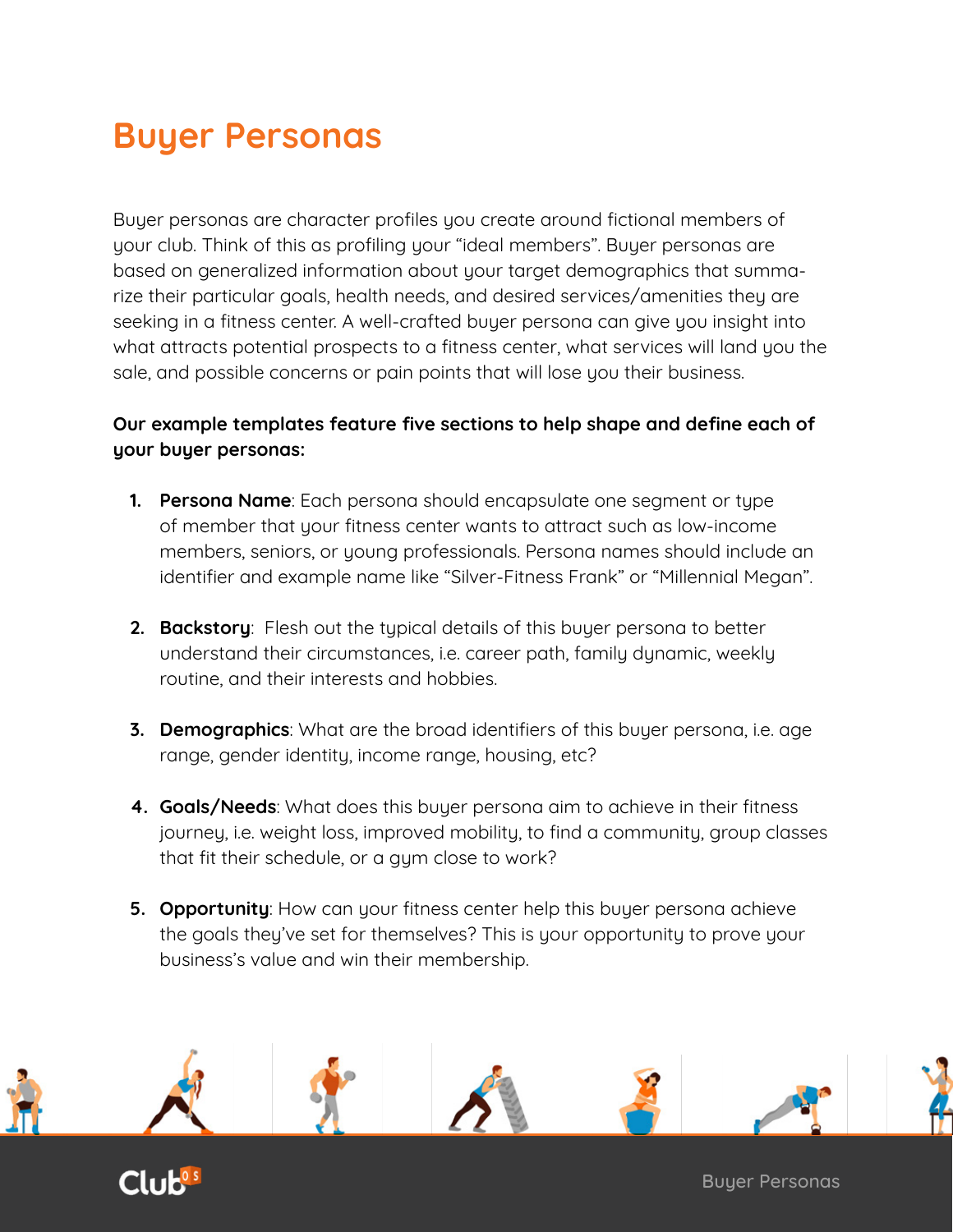# **Example Buyer Persona**

| <b>Backstory</b><br>Family life?<br>Routine?<br>Interests?<br>Job? | Undergrad in college<br>$\bullet$<br>Lives off campus in nearby apartments<br>Works part time<br>Has most afternoons free                                           |
|--------------------------------------------------------------------|---------------------------------------------------------------------------------------------------------------------------------------------------------------------|
| <b>Demographics</b><br>Age range?<br>Gender?<br>Income?            | Age 18-23<br>Female<br>Earns under 25k a year                                                                                                                       |
| Goals/Needs<br>Weight loss?<br>Muscle gain?                        | Improve strength<br>Maintain weight<br>Wants a gym within 3 miles of her apartment or university<br>Gym with long hours as her schedule varies from day to day      |
| Opportunity<br>How can we meet<br>their goals?                     | New weight-training equipment<br>Available nutritional plans to align diet and exercise<br>Less than 2 miles from the university<br>24 hour gym access with keycard |



Y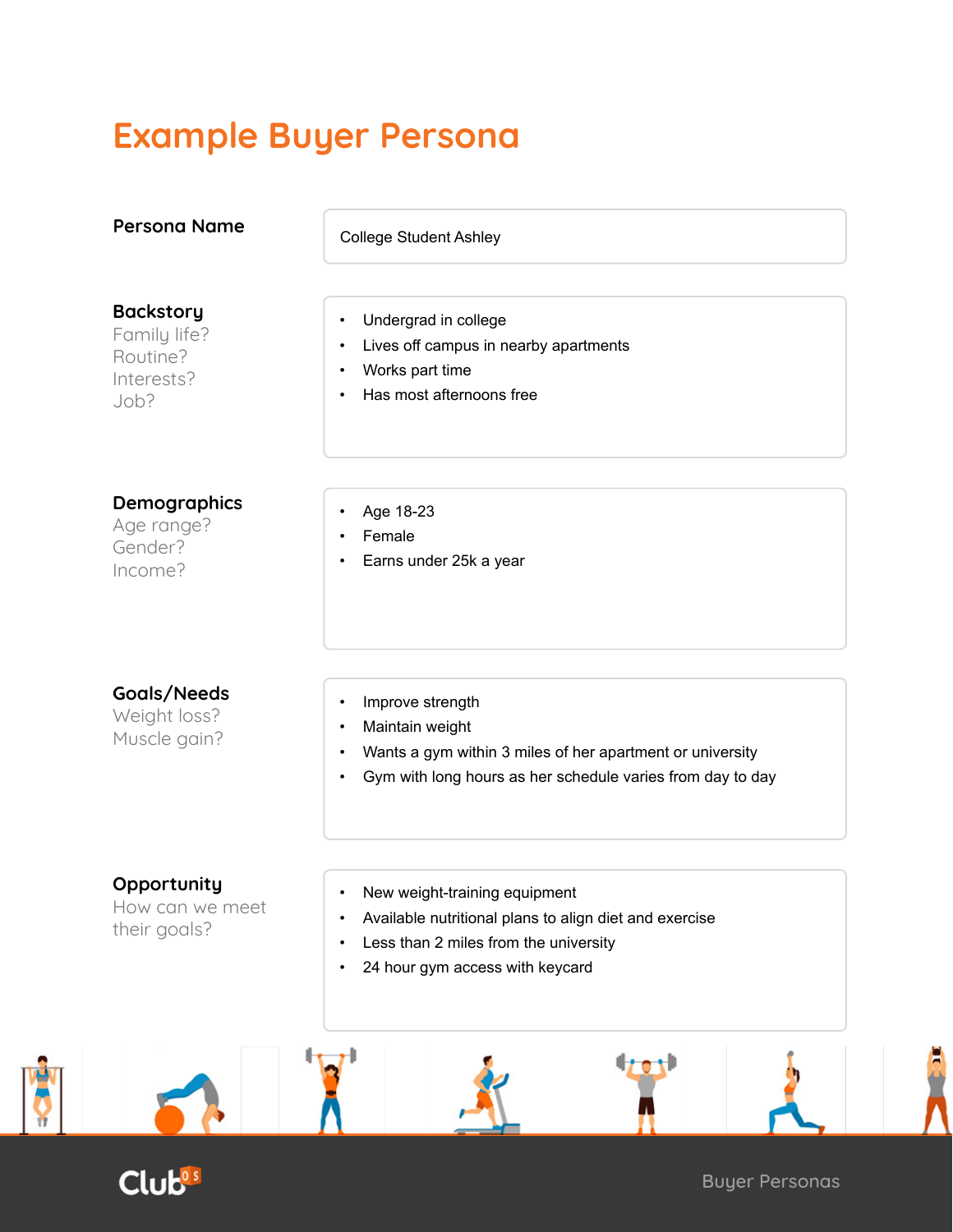| <b>Persona Name</b>                                                |  |
|--------------------------------------------------------------------|--|
| <b>Backstory</b><br>Family life?<br>Routine?<br>Interests?<br>Job? |  |
| Demographics<br>Age range?<br>Gender?<br>Income?                   |  |
| Goals/Needs<br>Weight loss?<br>Muscle gain?                        |  |
| Opportunity<br>How can we meet<br>their goals?                     |  |
| $\overline{a}$                                                     |  |

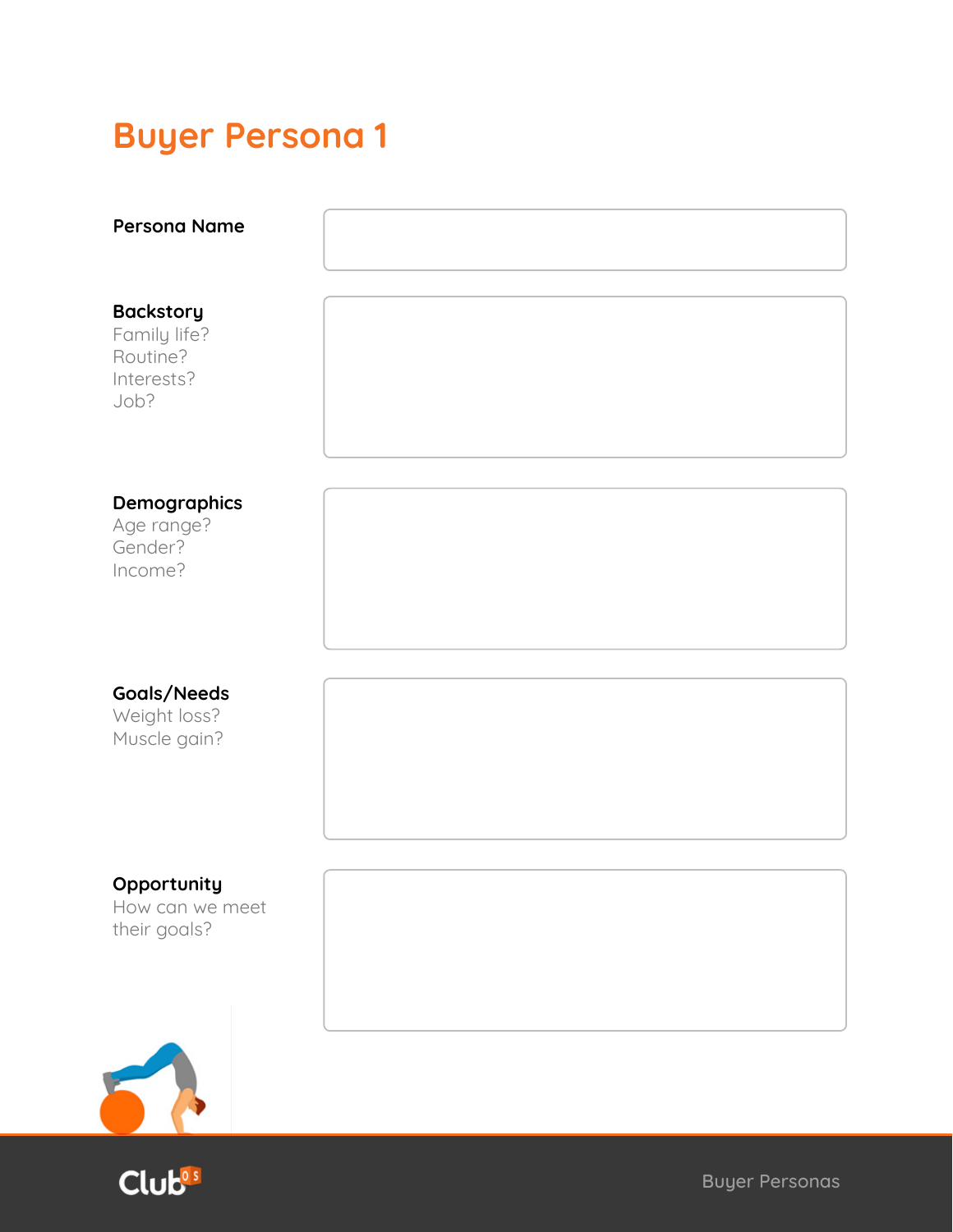| <b>Persona Name</b>                                                |  |
|--------------------------------------------------------------------|--|
| <b>Backstory</b><br>Family life?<br>Routine?<br>Interests?<br>Job? |  |
| Demographics<br>Age range?<br>Gender?<br>Income?                   |  |
| Goals/Needs<br>Weight loss?<br>Muscle gain?                        |  |
| Opportunity<br>How can we meet<br>their goals?                     |  |
|                                                                    |  |



Λ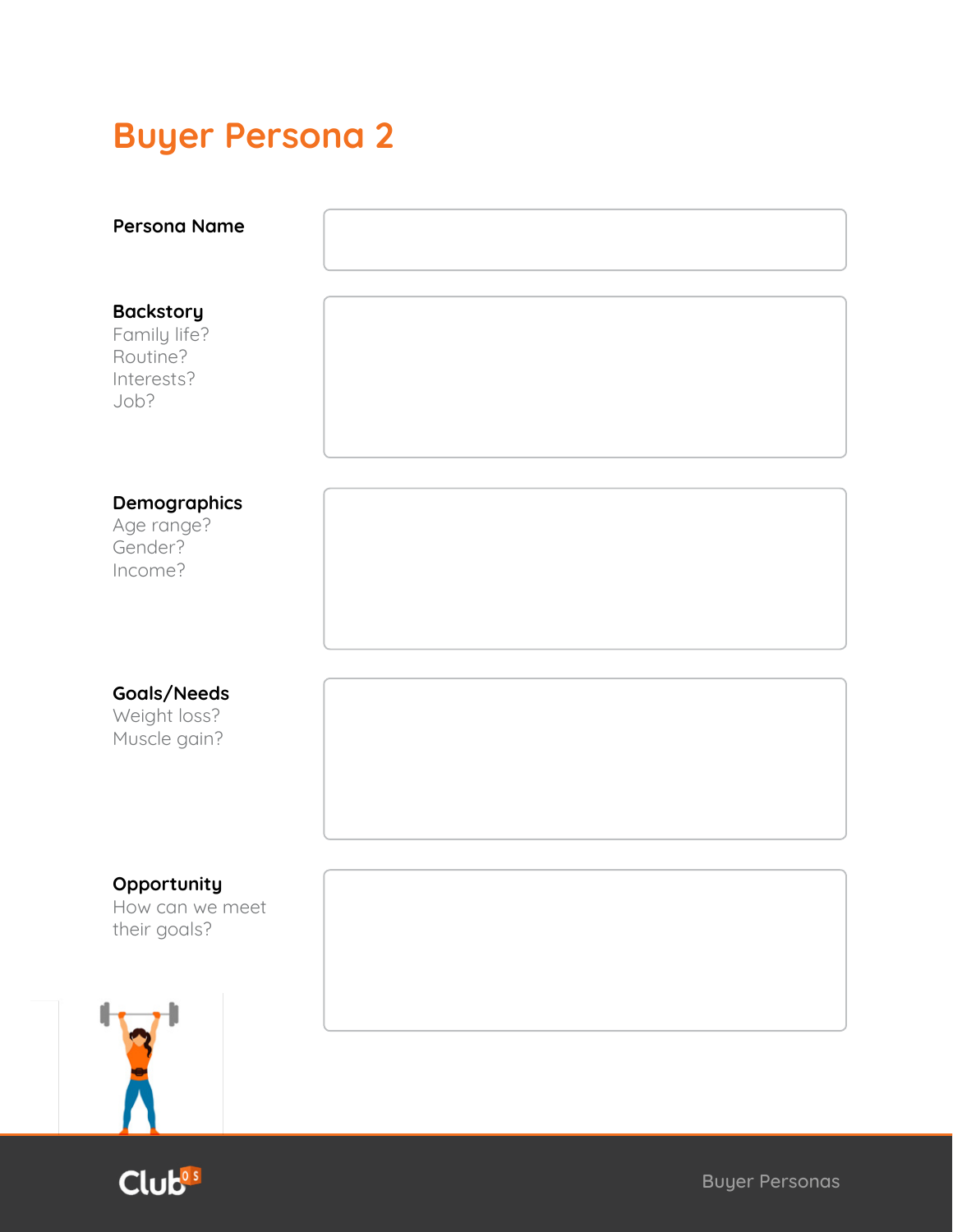| <b>Persona Name</b>                                                |  |
|--------------------------------------------------------------------|--|
| <b>Backstory</b><br>Family life?<br>Routine?<br>Interests?<br>Job? |  |
| Demographics<br>Age range?<br>Gender?<br>Income?                   |  |
| Goals/Needs<br>Weight loss?<br>Muscle gain?                        |  |
| Opportunity<br>How can we meet<br>their goals?                     |  |



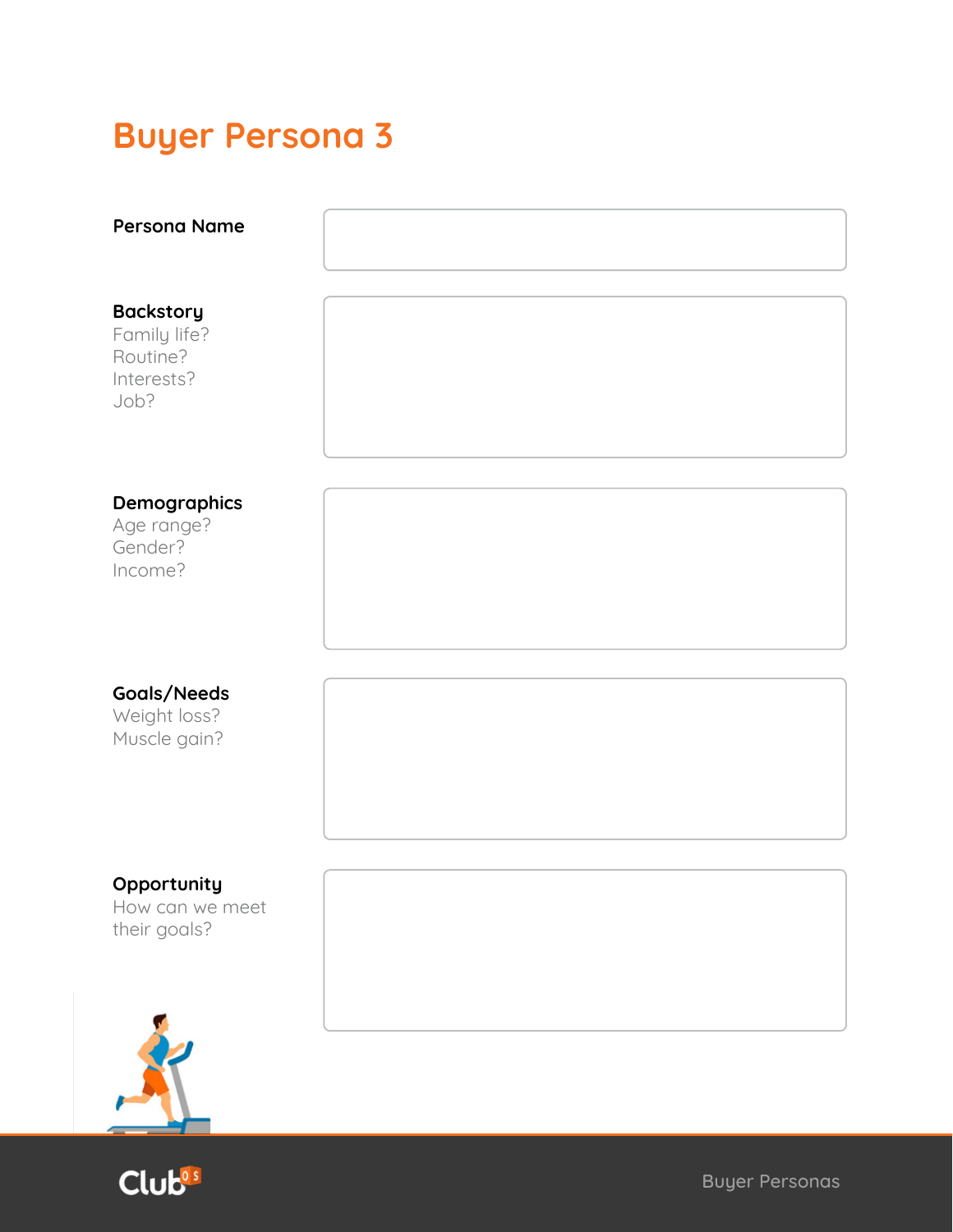| <b>Persona Name</b>                                                |  |
|--------------------------------------------------------------------|--|
| <b>Backstory</b><br>Family life?<br>Routine?<br>Interests?<br>Job? |  |
| Demographics<br>Age range?<br>Gender?<br>Income?                   |  |
| Goals/Needs<br>Weight loss?<br>Muscle gain?                        |  |
| Opportunity<br>How can we meet<br>their goals?                     |  |